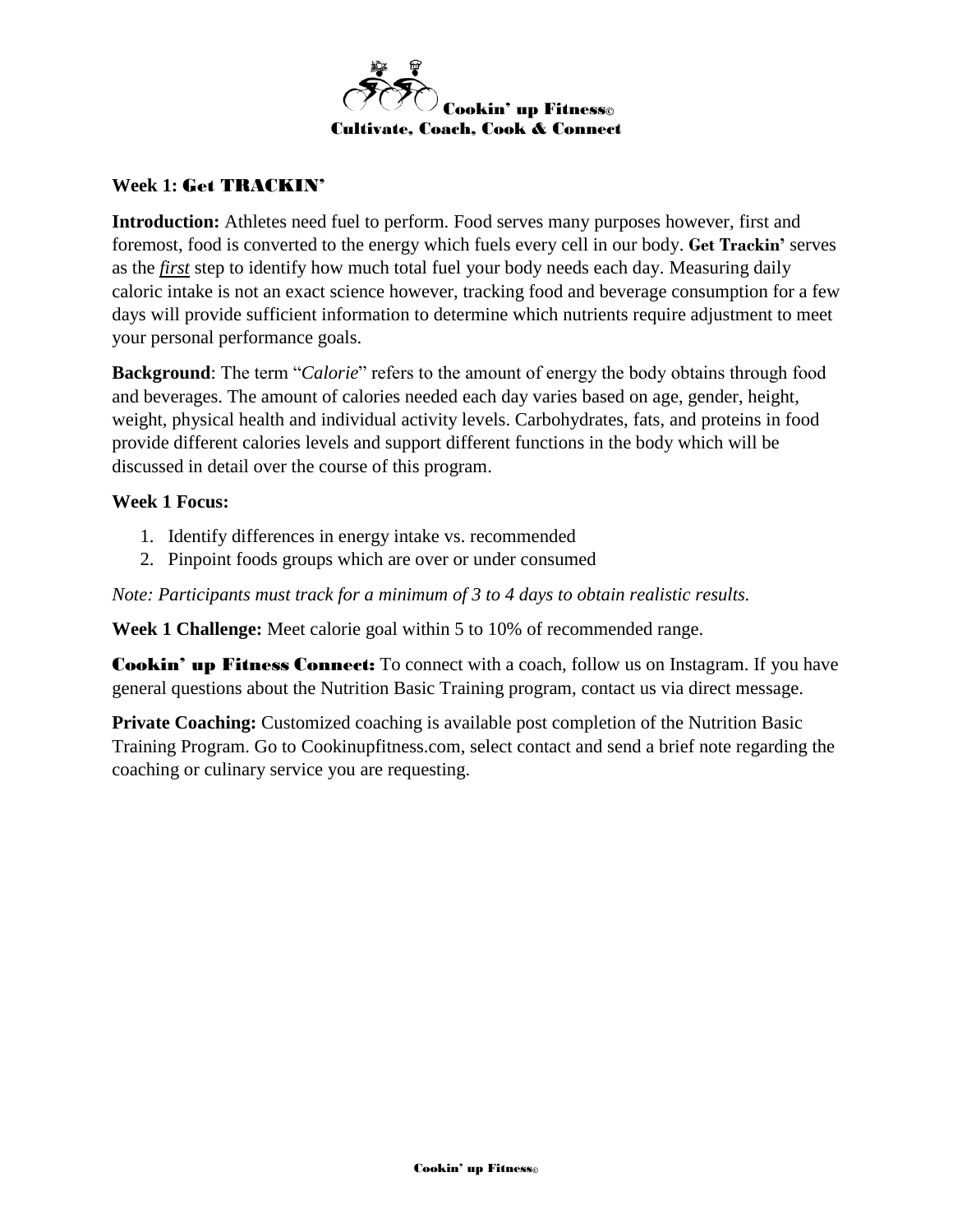

**Week 1 Instructions:** Each participate will determine how much fuel their body needs in terms of total calories, carbohydrates, fats, and proteins by tracking all food and beverage intake for 3 to 4 days. **You may use any application you choose to track food and beverage consumption** however, Cookin up Fitness will provide instruction from USDA SuperTracker site. Instructions on how to use the USDA SuperTracker can be found under **Step 1**.

Week 1 Tip: The first step in Get **TRACKIN'** is to determine how close the participant's average energy (aka calorie) intake is to the recommended amount. This 3-4 day food log will serve as an *estimate* to identify areas which require adjustment.

### **Step 1: Create a Journal**

Go to the USDA's Choose MyPlate website: [www.ChooseMyPlate.gov](http://www.choosemyplate.gov/)

| <b>MyPhite</b> | <b>United States Department of Agriculture</b><br>Weight Management<br>Physical<br>& Calories<br><b>Activity</b> | Printable Materials<br>Healthy<br>SuperTracker<br>Advanced Search<br>Search Tips<br>Site Map<br>Help<br>& Other Tools<br>& Ordering<br>Eating Tips      |
|----------------|------------------------------------------------------------------------------------------------------------------|---------------------------------------------------------------------------------------------------------------------------------------------------------|
|                |                                                                                                                  |                                                                                                                                                         |
|                | <b>Popular Topics</b>                                                                                            |                                                                                                                                                         |
|                | MyPlate Videos                                                                                                   | e                                                                                                                                                       |
|                | Healthy Eating on a Budget "NEW"                                                                                 | healthy eating                                                                                                                                          |
|                | SuperTracker                                                                                                     | No model health<br>for vegetarians<br>10                                                                                                                |
|                | 10 Tips Nutrition Education Series                                                                               | -S.D. show has commented and<br>tip <sup>5</sup><br>10<br><b>MyPlate</b><br><b>WATER</b>                                                                |
|                | Recipes, Cookbooks, and Menus                                                                                    | <b>SALMON SAME</b><br>focus on fruits<br>tips<br>Nothings                                                                                               |
|                | Daily Food Plans                                                                                                 | elija MiPlato<br>10 tips to help you not more fruits?<br>Education Series<br><b>10 Tips Nutrition</b>                                                   |
|                | Partnering Program                                                                                               | 10 consejos para crear un be<br><b>Eating from provides health benefits:</b><br><b>Education Series</b><br>hours and are they in two                    |
|                | >>> More                                                                                                         | Easy to follow tips for<br><b>Ball</b><br>consumers and<br>professionals alike.<br>choose MyPlate<br>10<br>Available in English and<br>tips<br>Spanish. |
|                | 子上西ンサ                                                                                                            | 10 tips to a great plate<br><b>Nutrition</b>                                                                                                            |

# **Step 2: Go to SuperTracker**

Click on *Online Tools* located in the black box. Select SuperTracker as shown below

|               | <b>United States Department of Agriculture</b>  |                             |                               |                                         |
|---------------|-------------------------------------------------|-----------------------------|-------------------------------|-----------------------------------------|
| MyPlate       | Weight Management<br>& Calones                  | Physical<br><b>Activity</b> | SuperTracker<br>& Other Tools | <b>Printable Materials</b><br>& Ordenna |
|               | <b>SuperTracker</b>                             |                             |                               | What's Cooking? (recipe website)        |
| <b>Topics</b> | Daily Food Plans                                |                             | Solid Fats                    |                                         |
| <b>Super</b>  | Calories Burn Chart                             |                             | <b>BMI Calculator</b>         |                                         |
| Daily 8       | Calories Count Chart for Mixed<br><b>Dishes</b> |                             | Portion Distortion            |                                         |
| How N         | <b>Empty Calories Chart</b>                     |                             | Food Labeling                 |                                         |
| Caloria       |                                                 |                             |                               |                                         |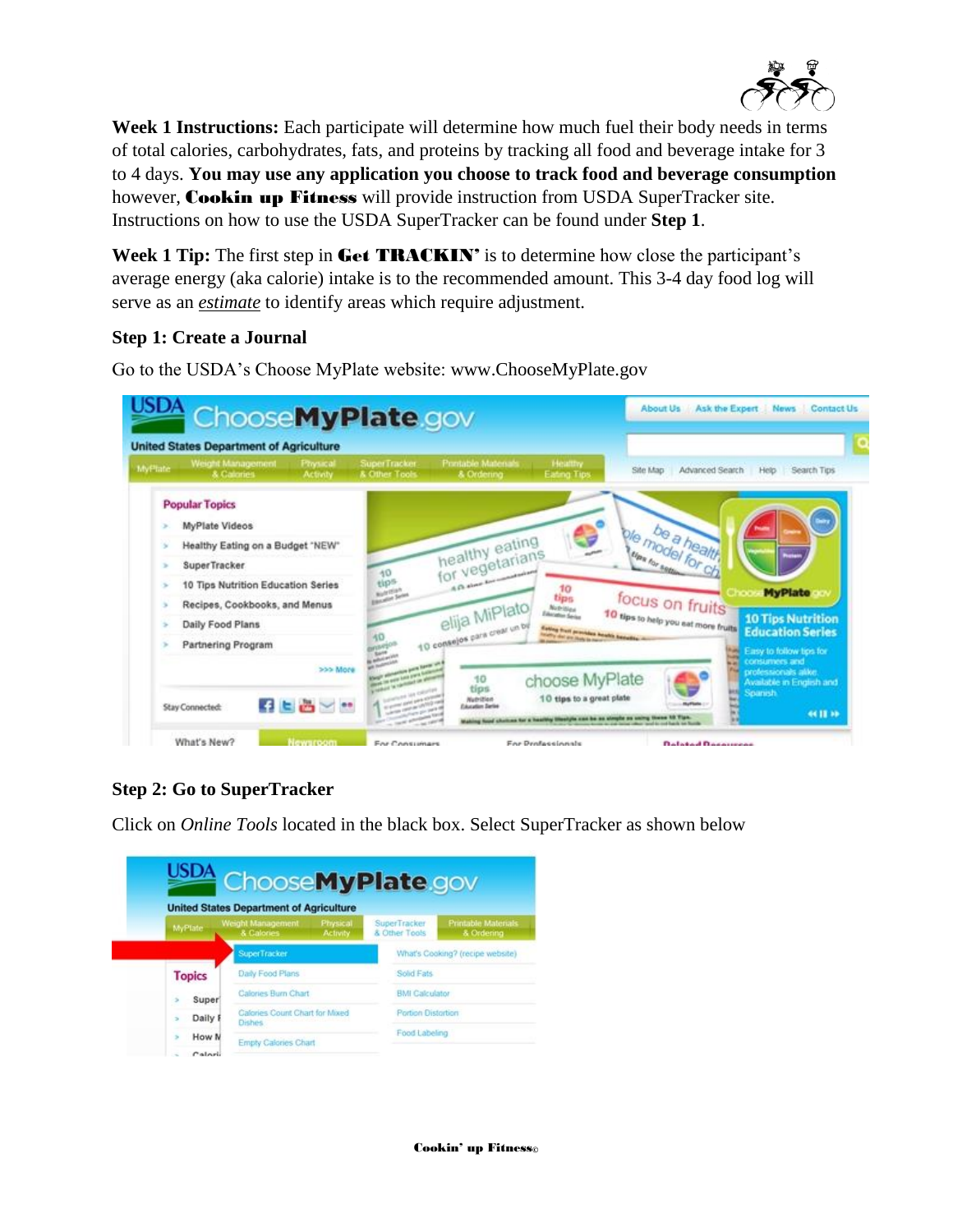

## **Step 3: Create a Profile**

To create an account in the Super Tracker select create a profile and complete the instructions on the website to create an account. You will received an email to verify your account which will take you back to the website to begin tracking. Do not forget to write down the user name and password.



**Step 4: Review "My Plan."** This page provides the target calorie goal and food group targets for grains, vegetables, fruits, dairy and protein foods to guide and promote nutritional balance.

**NOTE**: This page does NOT show carbohydrate, fat and protein targets. This information will be reviewed in weeks 2 through 4. This week participants will focus on caloric intake. Please eat and log food according to usual consumption patterns.

| Contact Us<br>Help                                      | Print Page   + Share   V Follow MyPlate On Twitter<br><b>VSUPERTRACKER</b>                                                    |                                                                                      |                                                                                      |                                                              |                                               | OMB Approved No. 0584-0535 - Expiration Date: 9/30/2018<br>USD/ | <b>United States</b><br><b>Department of</b><br><b>Agriculture</b> |  |
|---------------------------------------------------------|-------------------------------------------------------------------------------------------------------------------------------|--------------------------------------------------------------------------------------|--------------------------------------------------------------------------------------|--------------------------------------------------------------|-----------------------------------------------|-----------------------------------------------------------------|--------------------------------------------------------------------|--|
| Food-A-Pedia<br>My Plan<br>Sample Meal Plans<br>My Plan | <b>Track Food &amp; Activity</b>                                                                                              | <b>My Reports</b><br><b>My Featur</b>                                                |                                                                                      |                                                              | ▼ KCSnyder                                    |                                                                 | ▼ Groups                                                           |  |
| You are here: Home > My Plan > My Plan                  |                                                                                                                               |                                                                                      |                                                                                      |                                                              |                                               |                                                                 |                                                                    |  |
| <b>Today</b><br>12/16/16<br><b>HHI</b>                  | <b>Physical Activity Target</b><br>Week of 12/11/16 to 12/17/16 1<br>Target AT LEAST 150 minutes per week<br>Actual 0 minutes | <b>Daily Calorie Limit</b><br>Allowance<br>2000<br>Faten<br>180<br>Remaining<br>1820 | <b>Daily Food Group Targets</b><br>Grains<br>Target 6 oz.<br>Eaten 0 oz.<br>Status - | Vegetables<br>$2\frac{1}{2}$ cup(s)<br>$1/2$ cup(s)<br>Under | <b>Fruits</b><br>$2$ cup( $s$ )<br>$0$ cup(s) | More Info><br>Dairy<br>$3$ cup( $s$ )<br>$0$ cup(s)             | <b>Protein Foods</b><br>516 oz.<br>1 <sub>oz</sub><br>Under        |  |
| <b>My Plan</b>                                          |                                                                                                                               |                                                                                      |                                                                                      |                                                              |                                               |                                                                 |                                                                    |  |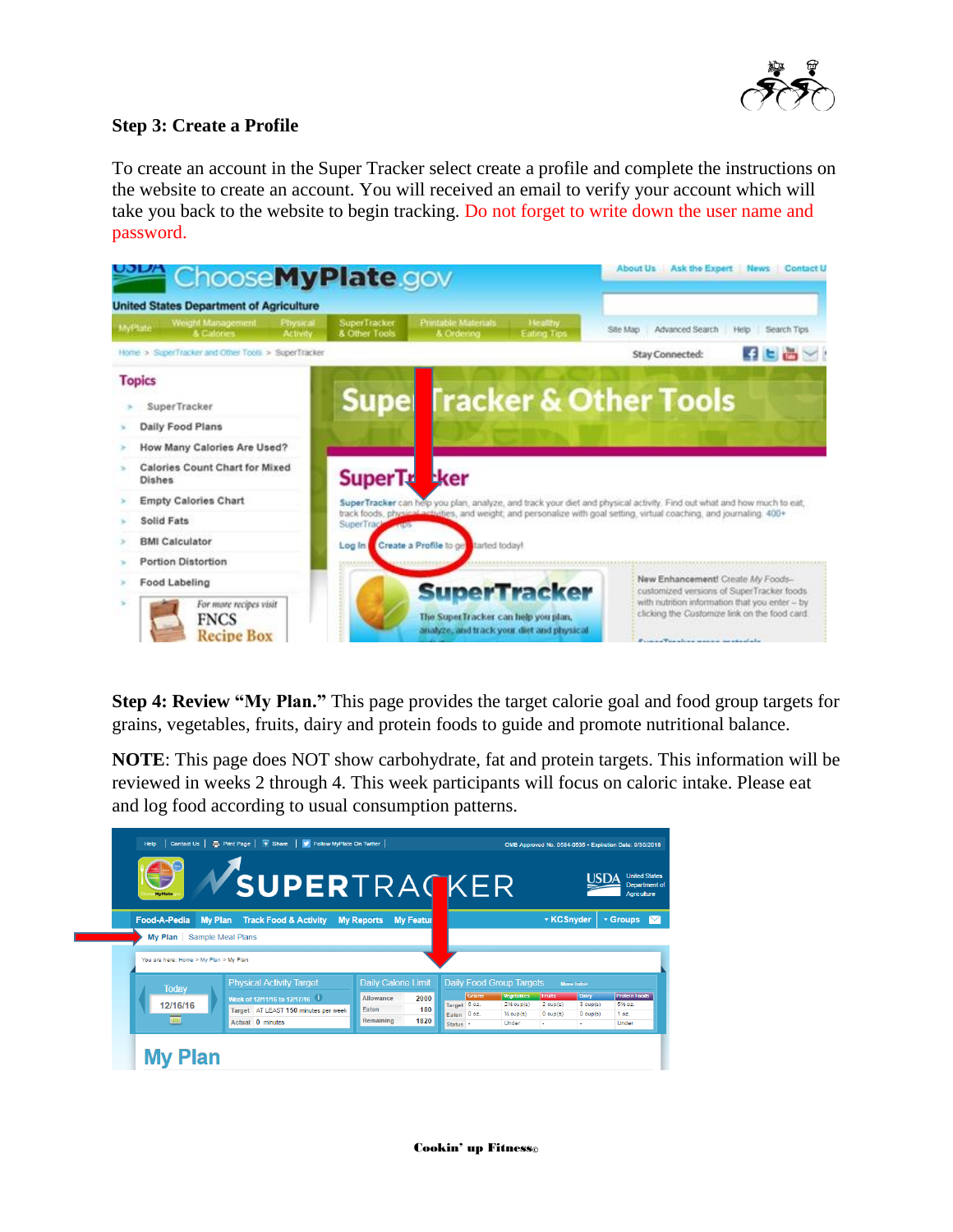

**Step 5: Participants 18 and over may compare "My Plan" calorie goal to the "Body Weight Planner"** results for greater caloric accuracy. Click on website shown below and follow instructions. <https://www.supertracker.usda.gov/bwp/>

The My Plan and Body Weight Planner are the personalized calorie "**target goal"** for daily consumption. Add these numbers to the **SportFit Tracker.**

| <b>Starting Information</b><br><b>Starting Information</b><br>Enter your starting information, including your weight, sex, age, height, and<br>physical activity level.<br><b>U.S. Units</b><br><b>Metric Units</b><br><b>Physical Activity Level</b><br>Weight<br><b>Ibs</b><br>Click the "Estimate Your Level" button to find your physical activity level.<br><b>Sex</b><br>$\overline{\mathbf{v}}$<br>Typical physical activity level numbers range from 1.4 (sedentary) to 2.5 (very<br>active).<br>Age<br><b>yrs</b><br>The default value of 1.6 describes someone who does very light activity at<br>school or work (mostly sitting) and moderate physical activity (such as walking<br>or cycling) at least once a week.<br>Height<br>ft.<br>in.<br>1.6<br>Physical<br>Activity Level <sup>O</sup><br><b>Estimate Your Level</b> |  |  |
|------------------------------------------------------------------------------------------------------------------------------------------------------------------------------------------------------------------------------------------------------------------------------------------------------------------------------------------------------------------------------------------------------------------------------------------------------------------------------------------------------------------------------------------------------------------------------------------------------------------------------------------------------------------------------------------------------------------------------------------------------------------------------------------------------------------------------------------|--|--|
|                                                                                                                                                                                                                                                                                                                                                                                                                                                                                                                                                                                                                                                                                                                                                                                                                                          |  |  |
|                                                                                                                                                                                                                                                                                                                                                                                                                                                                                                                                                                                                                                                                                                                                                                                                                                          |  |  |
|                                                                                                                                                                                                                                                                                                                                                                                                                                                                                                                                                                                                                                                                                                                                                                                                                                          |  |  |
|                                                                                                                                                                                                                                                                                                                                                                                                                                                                                                                                                                                                                                                                                                                                                                                                                                          |  |  |
|                                                                                                                                                                                                                                                                                                                                                                                                                                                                                                                                                                                                                                                                                                                                                                                                                                          |  |  |
|                                                                                                                                                                                                                                                                                                                                                                                                                                                                                                                                                                                                                                                                                                                                                                                                                                          |  |  |
|                                                                                                                                                                                                                                                                                                                                                                                                                                                                                                                                                                                                                                                                                                                                                                                                                                          |  |  |
|                                                                                                                                                                                                                                                                                                                                                                                                                                                                                                                                                                                                                                                                                                                                                                                                                                          |  |  |
|                                                                                                                                                                                                                                                                                                                                                                                                                                                                                                                                                                                                                                                                                                                                                                                                                                          |  |  |
|                                                                                                                                                                                                                                                                                                                                                                                                                                                                                                                                                                                                                                                                                                                                                                                                                                          |  |  |
| Next Step $\bullet$                                                                                                                                                                                                                                                                                                                                                                                                                                                                                                                                                                                                                                                                                                                                                                                                                      |  |  |

**NOTE:** You may adjust this plan anytime you choose by selecting "**My Features**" and clicking on the specific "**Select a goal**" box you wish to modify.

| You are here: Home > My Features > My Top 5 Goals            |                                                                                                                               |                                                                                           |                                                                                                                                                                                                                                                                                             |
|--------------------------------------------------------------|-------------------------------------------------------------------------------------------------------------------------------|-------------------------------------------------------------------------------------------|---------------------------------------------------------------------------------------------------------------------------------------------------------------------------------------------------------------------------------------------------------------------------------------------|
| Todav<br>12/20/16<br><b>HH</b>                               | <b>Physical Activity Target</b><br>Week of 12/18/16 to 12/24/16 1<br>Target AT LEAST 150 minutes per week<br>Actual 0 minutes | <b>Daily Calorie Limit</b><br>Allowance<br>2000<br>Eaten<br>$\bf{0}$<br>Remaining<br>2000 | <b>Daily Food Group Targets</b><br>More info><br>Profein Foods<br>Vegetables<br><b>Orains</b><br><b>Fruits</b><br>Dalry<br>Target 6 cz.<br>$2$ cup( $6$ )<br>$3$ cup( $6$ )<br>5% oz.<br>$2\%$ cup(s)<br>Eaten 0 oz.<br>$0$ cup( $s$ )<br>$0$ cup( $s$ )<br>$0$ cup(s)<br>0 oz.<br>Status - |
| goals.                                                       |                                                                                                                               |                                                                                           | Set personal goals that you want to achieve. You can choose and track up to 5 areas. Sign up in My Coach Center to receive tips and support as you work toward your                                                                                                                         |
| Select a goal:<br>Weight<br>Management<br><b>Choose One:</b> | Physical Activity<br><b>Calories</b>                                                                                          | <b>Food Groups</b><br><b>Nutrients</b>                                                    | <b>My Coach Center</b><br>Sign up to receive tips and support related to<br>your goals.<br>Send me messages in My Coach Center<br>Send me messages via email<br>Please provide an email address:                                                                                            |

Cookin' up Fitness©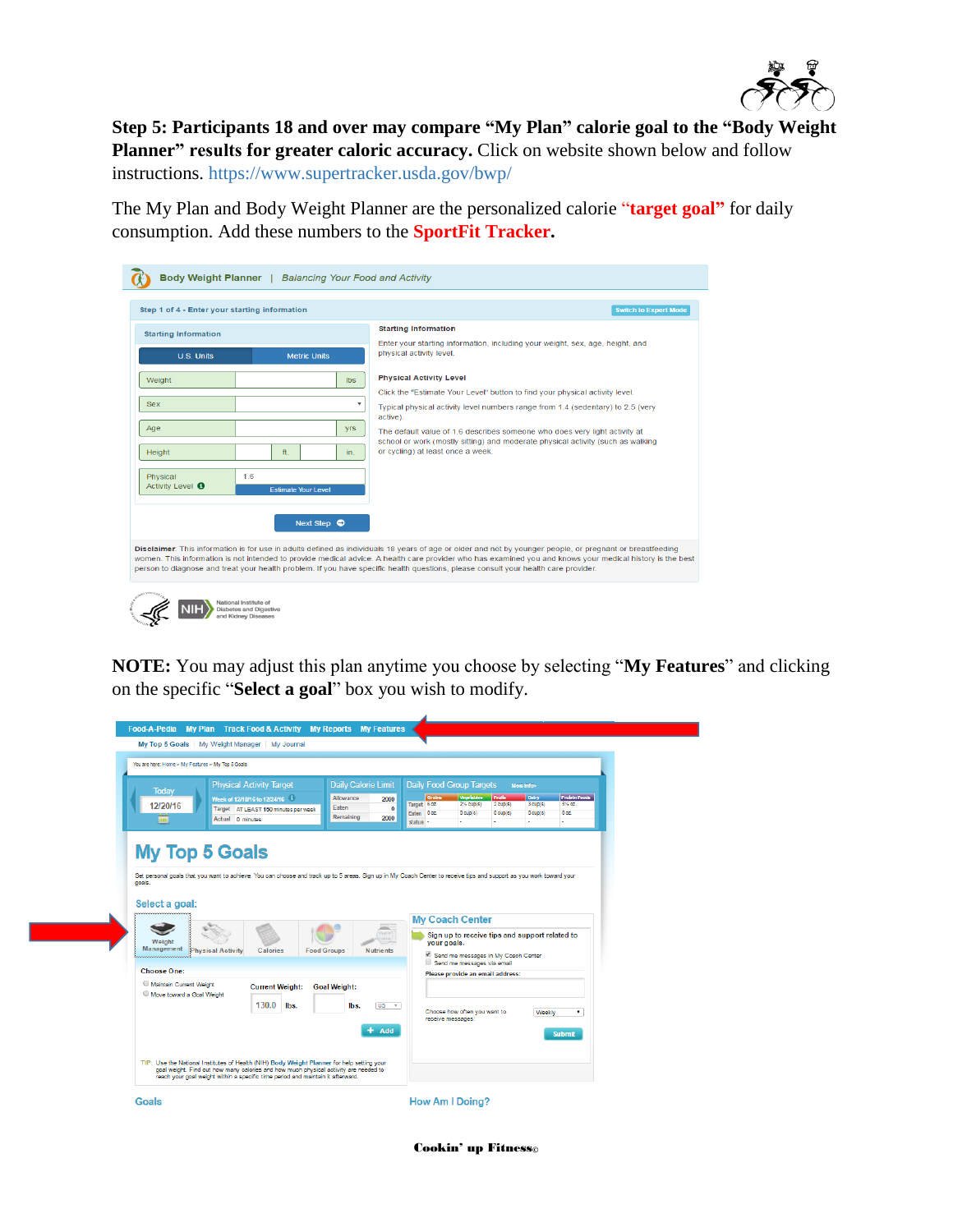

## **Step 6: Start Trackin'**

Choose any 3 to 4 days over the next 7 to log all food and beverage intake into the USDA SuperTracker. At the end of this time period you will determine how close your average intake was to the recommended calorie range. Each participant will record all food and beverages into the Food Tracker. Click on **Track Food & Activity** next to the red arrow and select **Food Tracker.** Next, input the food by typing in the name of the food (bagel) then select the food item which most closely matches the food you consumed. *(It does not have to be exact every time!)* Select the quantity consumed located under food details and the meal time ate. Click on **+ Add** to transfer the food selection to the "total eaten" portion of the food tracker. Notice as each food is entered the graph on the right side will update to show how close the user is to the daily target goals. *Track all food and beverage intake for 3 to 4 days minimum!*

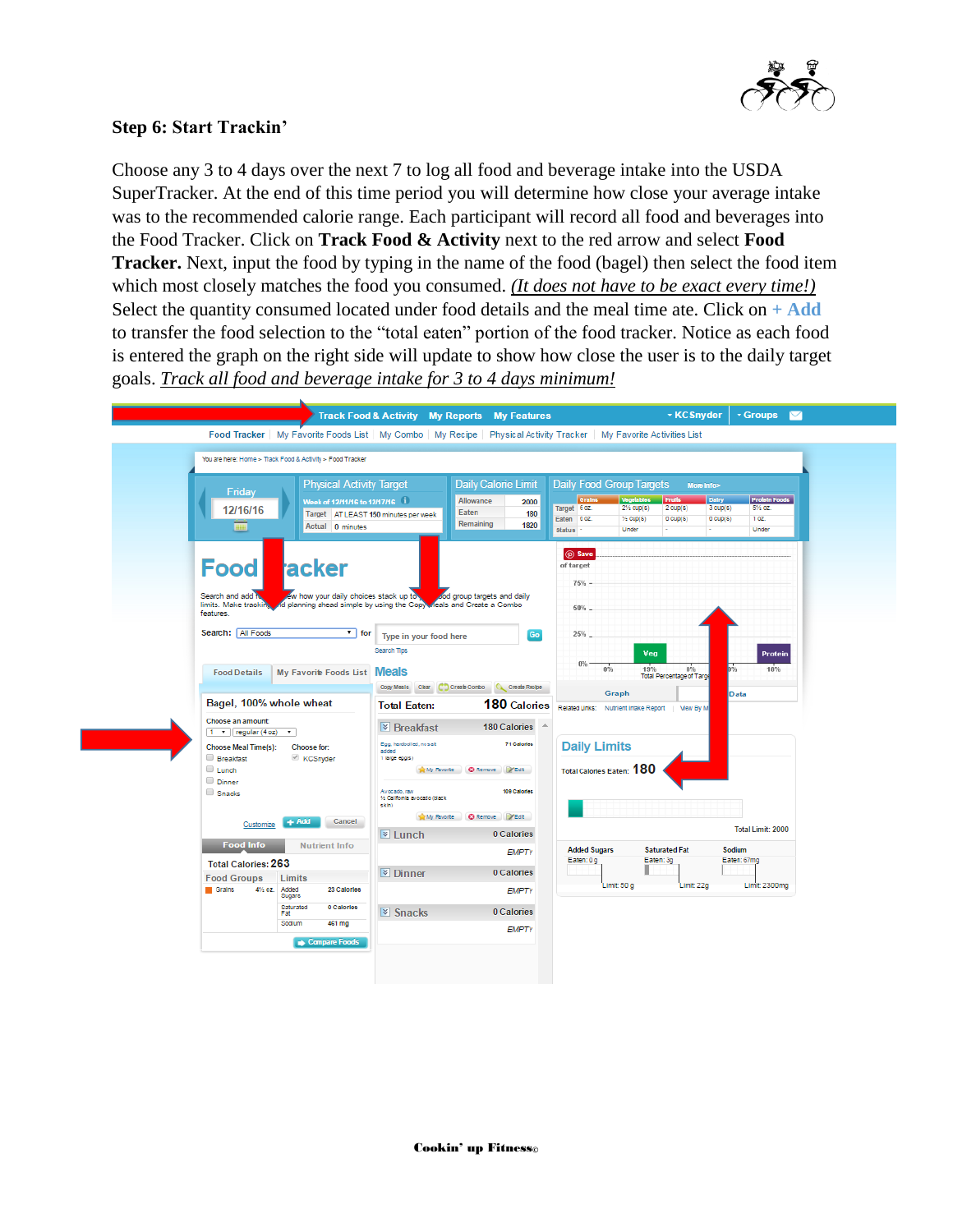

## **Step 7: Review results**

Select "**My Reports Food Groups & Calories"** and enter the date range the food and beverage intake was recorded and select create report.



The **Food Groups & Calories Report** is shown below. This report populates your food and beverages intake and illustrate how close your consumption was to the recommended goal.

**NOTE:** Click on the (+) symbol to receive a list of food sources and tips on how to alter food intake to meet the recommended target. **How did you do? Did you meet your calorie goal?**

| Food-A-Pedia My Plan Track Food & Activity My Reports My Features<br>Overview   Food Groups & Calories   Nutrients Reports   Food Details   Meal Summary   Physical Activity   History Charts |                                                                                  |                          | - Groups &<br>- KC Snyder                             |
|-----------------------------------------------------------------------------------------------------------------------------------------------------------------------------------------------|----------------------------------------------------------------------------------|--------------------------|-------------------------------------------------------|
|                                                                                                                                                                                               |                                                                                  |                          |                                                       |
| You are here: Home > My Reports > Food Groups & Calories                                                                                                                                      |                                                                                  |                          |                                                       |
| <b>Food Groups &amp; Calories Report</b>                                                                                                                                                      |                                                                                  |                          |                                                       |
|                                                                                                                                                                                               |                                                                                  |                          |                                                       |
| Get your average intake of Calories and food groups for any time period you choose. See<br>which of your food selections were highest or lowest in Calories or a food group by clicking       |                                                                                  |                          | Export Report As: 17 PDF X Excel                      |
| the heading.                                                                                                                                                                                  |                                                                                  |                          | You will react the free Actobe Acrobal Reader plug-in |
|                                                                                                                                                                                               |                                                                                  |                          | to year and print the sopported PLP files.            |
| <b>View Report from</b>                                                                                                                                                                       | iii. In:<br>01/05/17<br>01/05/17                                                 | m                        | <b>Create Report</b>                                  |
|                                                                                                                                                                                               |                                                                                  |                          |                                                       |
| Your plan is based on a 2000 Callorle alowance.<br><b>Food Groups</b>                                                                                                                         | KC Snyder's Food Groups and Calories Report 01/05/17 - 01/05/17<br><b>Target</b> | <b>Average Eaten</b>     | <b>Status</b>                                         |
| <b>E</b> Grains                                                                                                                                                                               | B ourse(c)                                                                       | 455 oumon(c)             | Under                                                 |
| <b>III Whole Orains</b>                                                                                                                                                                       | 2.3 ounce(s)                                                                     | 2% ounce(c)              | oк                                                    |
| <b>El Refined Grains</b>                                                                                                                                                                      | $\leq 3$ ounce(c)                                                                | 2 ounce(s)               | OK.                                                   |
| <b>C</b> Vegetables                                                                                                                                                                           | $2\%$ oup(c)                                                                     | $3$ oup( $\epsilon$ )    | Over                                                  |
| <b>III Dark Green</b>                                                                                                                                                                         | 115 ougleWweek                                                                   | $0$ oup( $t$ )           | <b>Under</b>                                          |
| <b>BI Red &amp; Orange</b>                                                                                                                                                                    | <b>615 oup(s)/week</b>                                                           | $%$ oup(c)               | Under                                                 |
| <b>El Beans &amp; Peac</b>                                                                                                                                                                    | 115 ougleWwook                                                                   | 15 oup(c)                | <b>Under</b>                                          |
| <b>Hi Starohy</b>                                                                                                                                                                             | 6 oup(s)/week                                                                    | 0 oup(c)                 | Under                                                 |
| El Other                                                                                                                                                                                      | 4 oug/s/week                                                                     | 2 oup(c)                 | Under                                                 |
| 8 Fruits                                                                                                                                                                                      | 2 oug(s)                                                                         | 155 ougds)               | Under                                                 |
| <b>III Whole Fruit</b>                                                                                                                                                                        | No Specific Target                                                               | 1% oup(c)                | No Specific Target                                    |
| <b>HI Fruit Jules</b>                                                                                                                                                                         | No Specific Target                                                               | 0 oup(s)                 | No Specific Target                                    |
| <b>E Dairy</b>                                                                                                                                                                                | $3$ oup( $s$ )                                                                   | $2$ oup( $\varepsilon$ ) | Under                                                 |
| <b>BLMIIk &amp; Vocurt</b>                                                                                                                                                                    | No Specific Target                                                               | $1$ oup( $t$ )           | No Specific Target                                    |
| <b>III</b> Cheese                                                                                                                                                                             | No Specific Target                                                               | 1 oup(c)                 | No Specific Target                                    |
| <b>C Profelin Foods</b>                                                                                                                                                                       | 6% ounce(s)                                                                      | <b>8 ounce(s)</b>        | $\alpha$                                              |
| El Seafood                                                                                                                                                                                    | 8 ounce/cl/week                                                                  | 0 ounce(c)               | Under                                                 |
| <b>BI Meat, Poultry &amp; Eggs</b>                                                                                                                                                            | No Specific Target                                                               | $2$ ounce(s)             | No Specific Target                                    |
| El Nuts, Seeds & Sov                                                                                                                                                                          | No Specific Target                                                               | 4 ounce(c)               | No Specific Target                                    |
| <b>RICHE</b>                                                                                                                                                                                  | 8 feaspoon                                                                       | 9 teaspoon               | Over                                                  |
| Limits                                                                                                                                                                                        | Limit                                                                            | <b>Average Eaten</b>     | <b>Status</b>                                         |
| <b>B Total Calories</b>                                                                                                                                                                       | 2000 Calories                                                                    | 1789 Calories            | OK                                                    |
|                                                                                                                                                                                               |                                                                                  |                          |                                                       |
| E Added Sugars                                                                                                                                                                                | < 200 Calories                                                                   | 46 Calories              | OK                                                    |

The according to Behavioral Risk Factor Surveillance System (BRFSS) less than 15% of Americans eat the recommended amount of Fruit and Vegetables each day. Review your 3 day average intake of fruit and vegetables.

# **Why do I need fruit and vegetables? Can't I get what I need from taking a supplement?**

Fruit and vegetables contain vitamins and minerals your body needs for optimal performance. Like a car, when you fuel with insufficient or low grade gas you are eventually going to run out of steam. Fruit and vegetables contain more than 4000 phytonutrients, compounds which serve as antioxidants, enhance immune response, alter estrogen metabolism, kill cancer cells and repair DNA. While scientists have uncovered some of beneficial effects much remains unknown which is why it's better to eat them than take a pill.

To learn more click on this link: *[http://www.fruitsandveggiesmorematters.](http://www.fruitsandveggiesmorematters.org/what-are-phytochemicals) [org/what-are-phytochemicals](http://www.fruitsandveggiesmorematters.org/what-are-phytochemicals)*